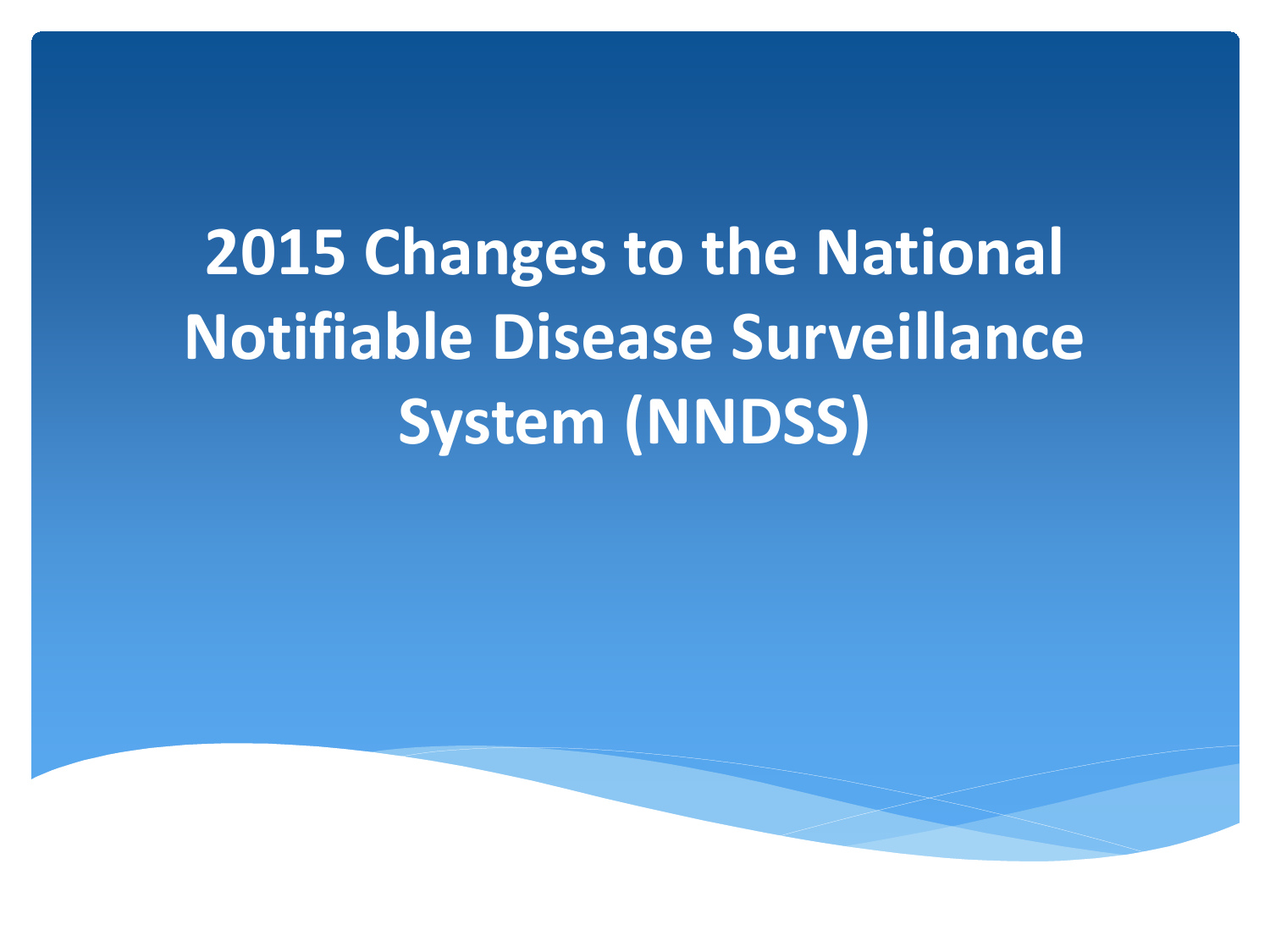## Background

- ∗ The list of nationally notifiable infectious diseases is revised periodically.
	- ∗ Diseases may be added as a new pathogen emerges or deleted as incidence declines.
- ∗ The Council of State and Territorial Epidemiologists (CSTE), with input from CDC, makes recommendations *annually* for additions and deletions to the list of nationally notifiable diseases.
- ∗ Reporting of diseases is mandated at the state level and lists vary slightly by state.
	- ∗ CDC has some case definitions available to non-nationally notifiable diseases. For other diseases there is not a national case definition.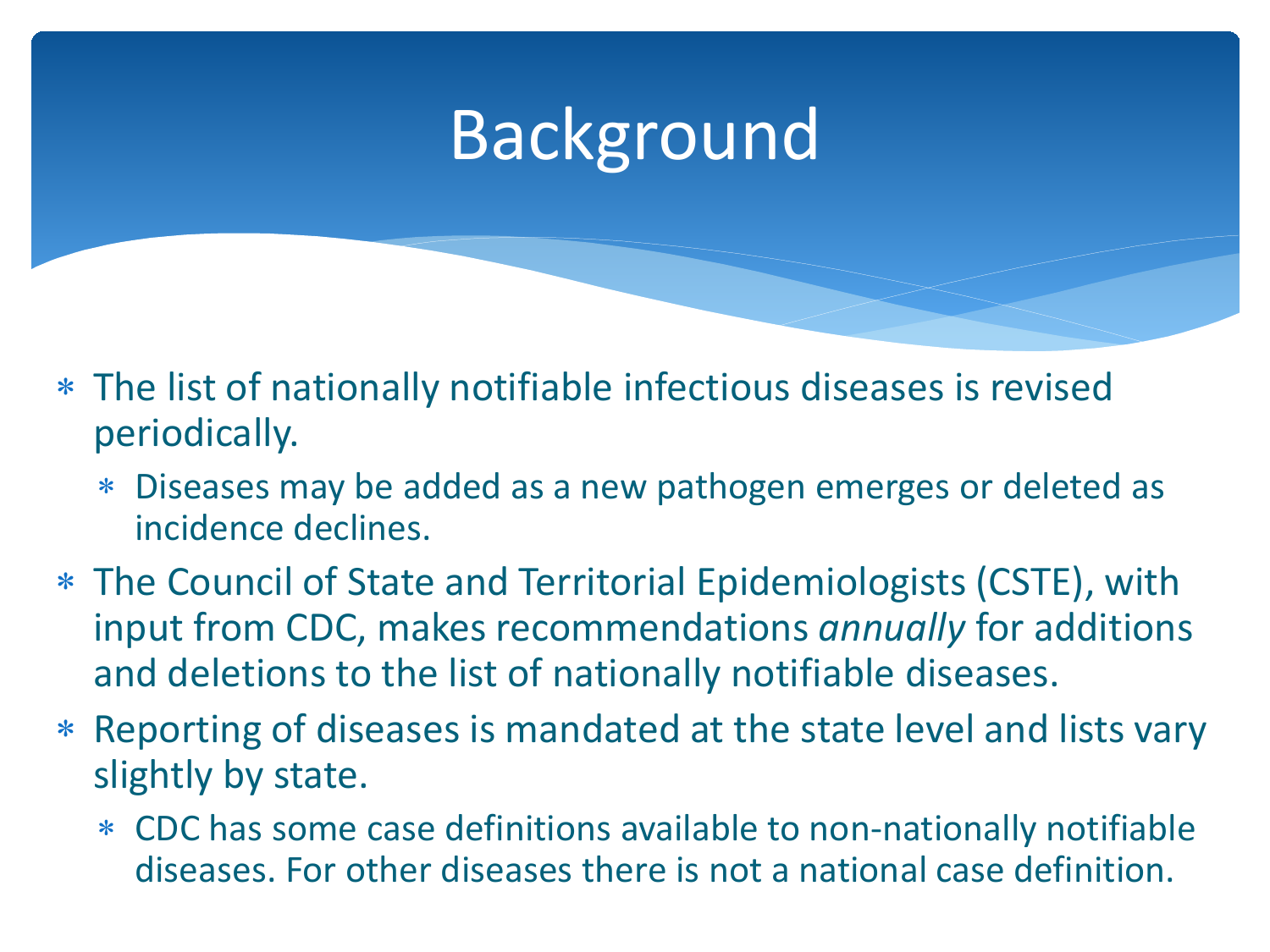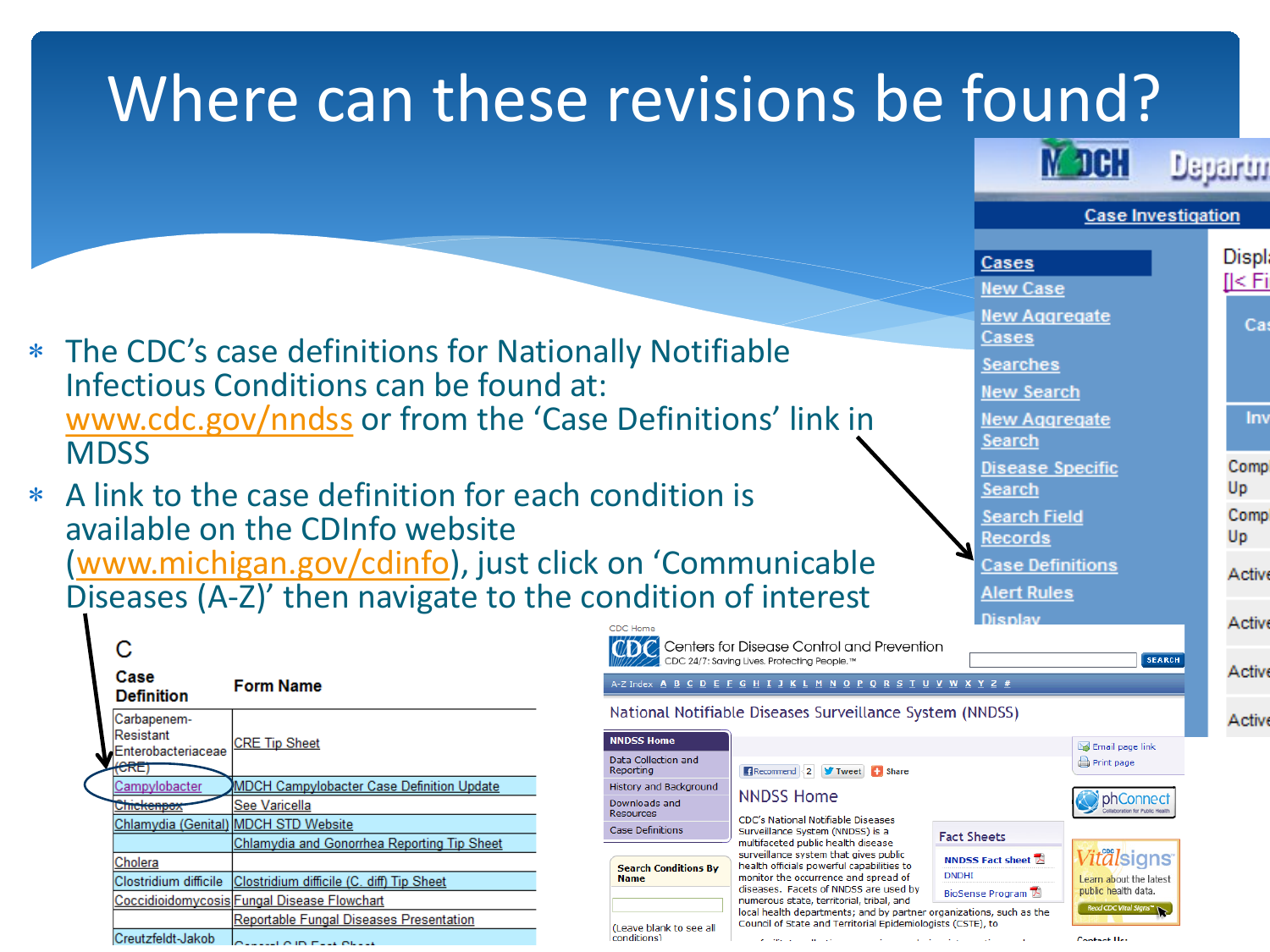## 2015 NNDSS Changes

### **Revisions to case definitions and laboratory criteria for:**

- ∗ Congenital Syphilis
- ∗ Invasive *Haemophilus influenzae* Disease
- ∗ Meningococcal Disease
- ∗ Dengue
- ∗ New definitions should be used for reporting new 2015 cases beginning in January 2015

*Note: on the following slides, updates from the previous case definition are highlighted in red.*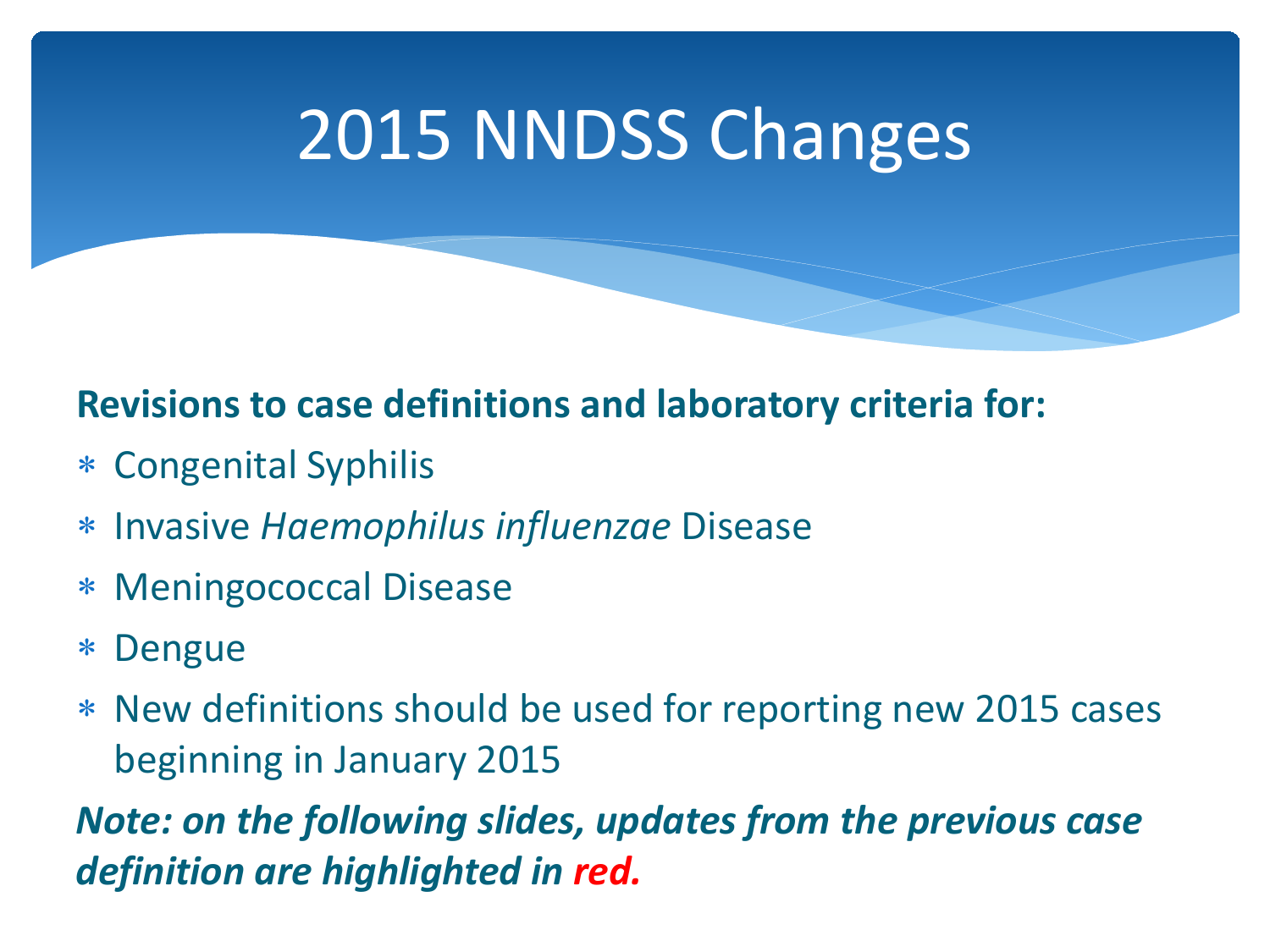## Congenital Syphilis

### ∗ **2015 Changes**:

- ∗ Laboratory criteria for congenital syphilis is updated to reflect changes in available tests as well as new tests being used
- ∗ Provides parameters for what is considered abnormal cerebrospinal fluid values in congenital syphilis
- ∗ Case definition link: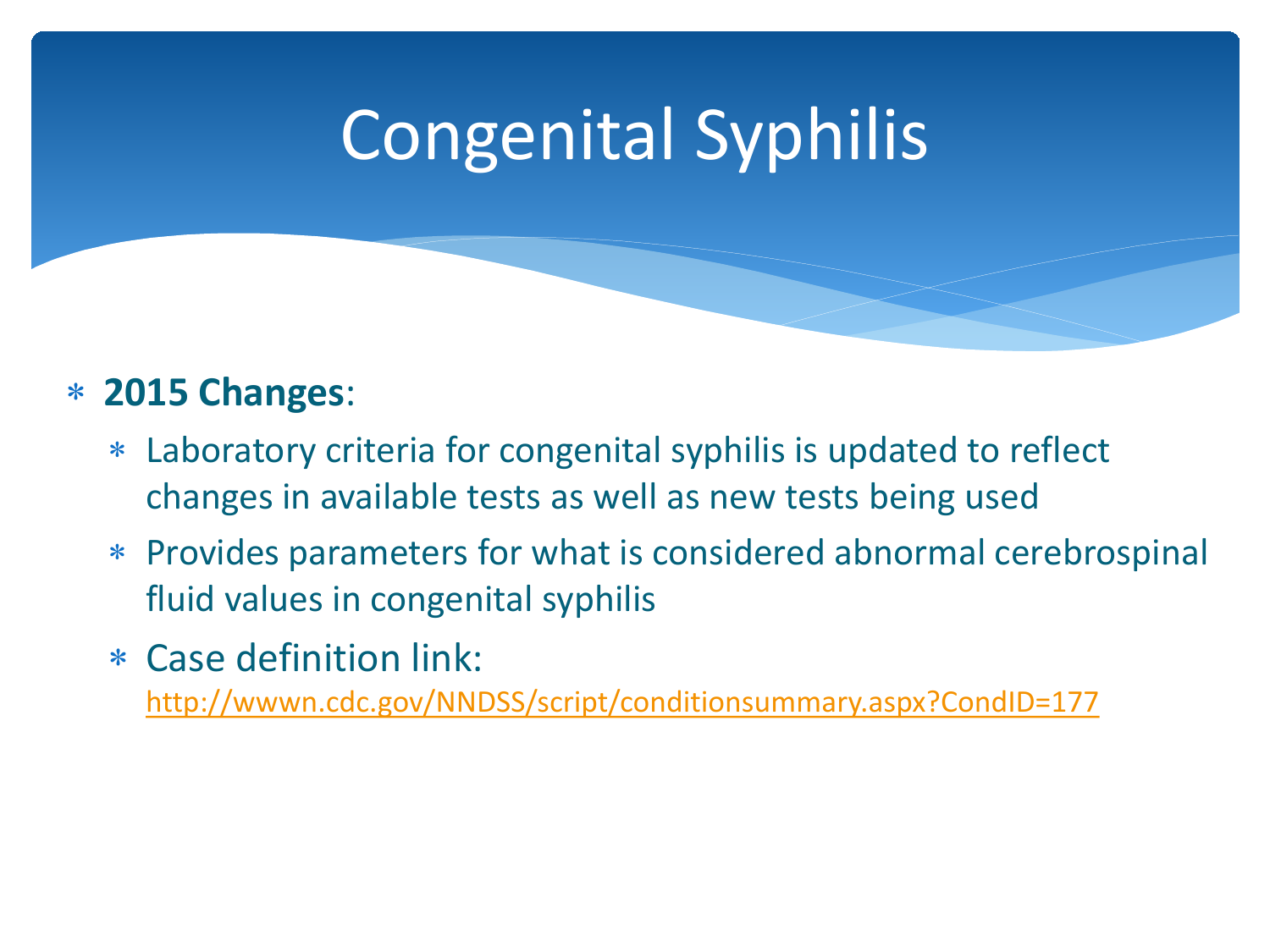### Congenital Syphilis – Case Definition

#### **Laboratory Criteria**

- ∗ Demonstration of *Treponema pallidum* by:
	- ∗ Darkfield microscopy of lesions, body fluids, or neonatal nasal discharge, or
	- ∗ Polymerase chain reaction (PCR) or other equivalent direct molecular methods of lesions, neonatal nasal discharge, placenta, umbilical cord, or autopsy material, or
	- ∗ Immunohistochemistry (IHC), or special stains (e.g., silver staining) of specimens from lesions, placenta, umbilical cord, or autopsy material.]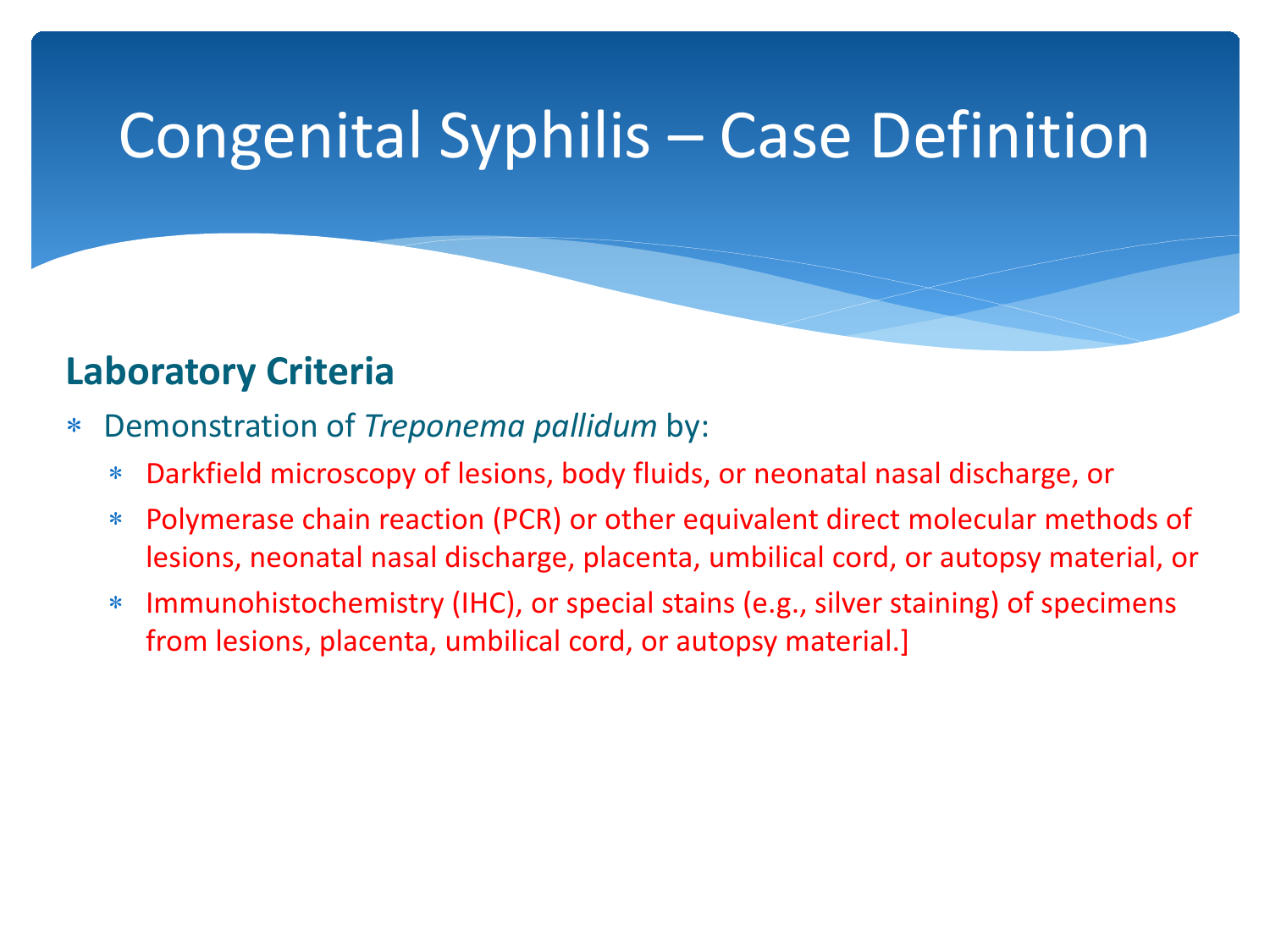### Congenital Syphilis – Case Definition

#### **Probable Case Classification**

- ∗ A condition affecting an infant whose mother had untreated or inadequately treated\* syphilis at delivery, regardless of signs in the infant, or an infant or child who has a reactive non-treponemal test for syphilis (Venereal Disease Research Laboratory [VDRL], rapid plasma reagin [RPR], or equivalent serologic methods) AND any one of the following:
- ∗ Any evidence of congenital syphilis on physical examination (see Clinical description)
- ∗ Any evidence of congenital syphilis on radiographs of long bones
- ∗ A reactive CSF VDRL test
- ∗ In a nontraumatic lumbar puncture, an elevated CSF leukocyte (white blood cell, WBC) count or protein (without other cause):
	- Suggested parameters for abnormal CSF WBC and protein values:
	- ∗ During the first 30 days of life, a CSF WBC count of >15 WBC/mm3 or a CSF protein >120 mg/dL.
	- ∗ After the first 30 days of life, a CSF WBC count of >5 WBC/mm3 or a CSF protein >40 mg/dL, regardless of CSF serology. The treating clinician should be consulted to interpret the CSF values for the specific patient.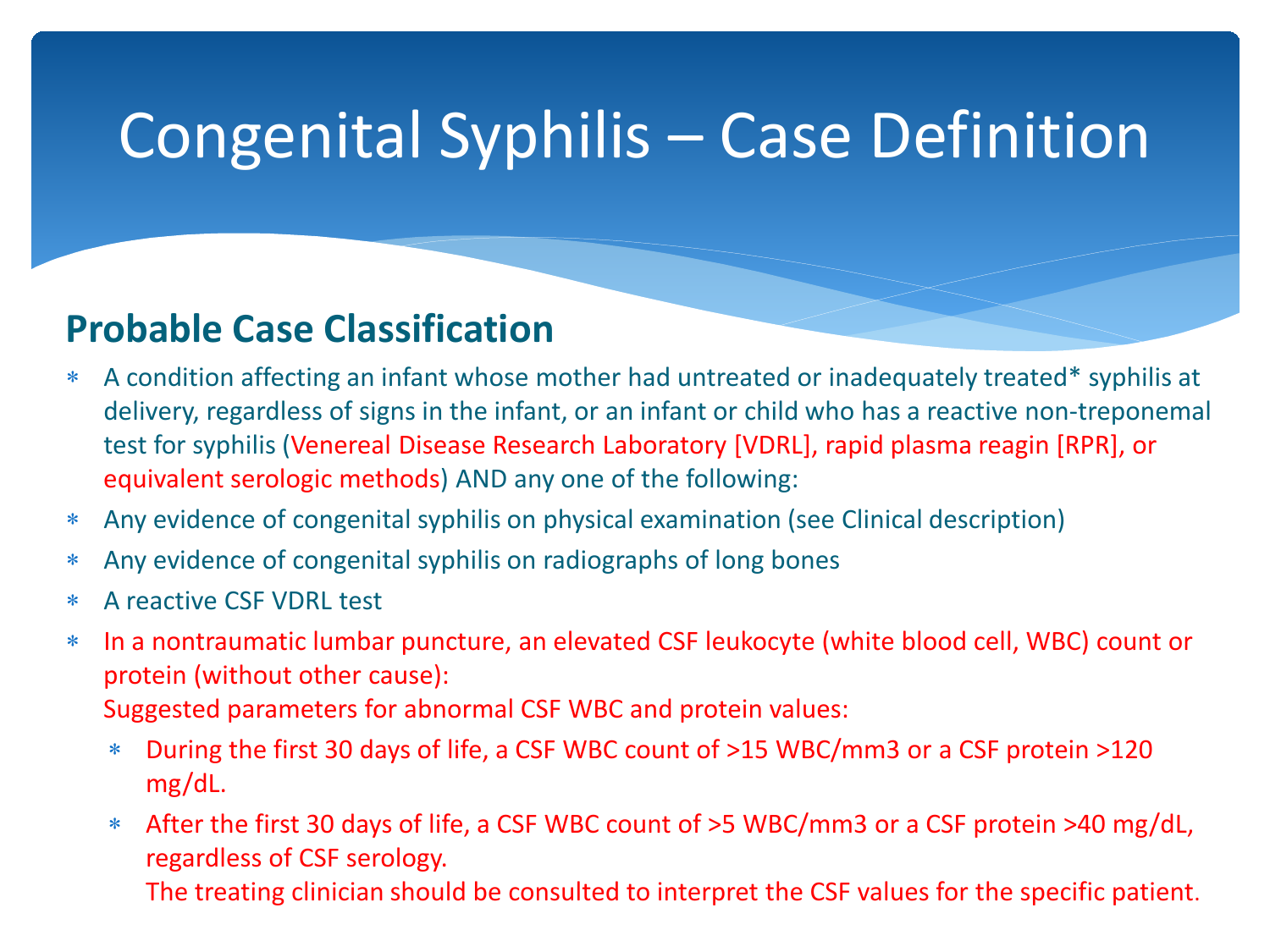# Invasive *Haemophilus influenzae* Disease

### ∗ **2015 Changes:**

- ∗ Adds polymerase chain reaction (PCR) as an acceptable laboratory test
- ∗ Classifies PCR-positive *Haemophilus influenzae* cases as confirmed
- ∗ Case definition link: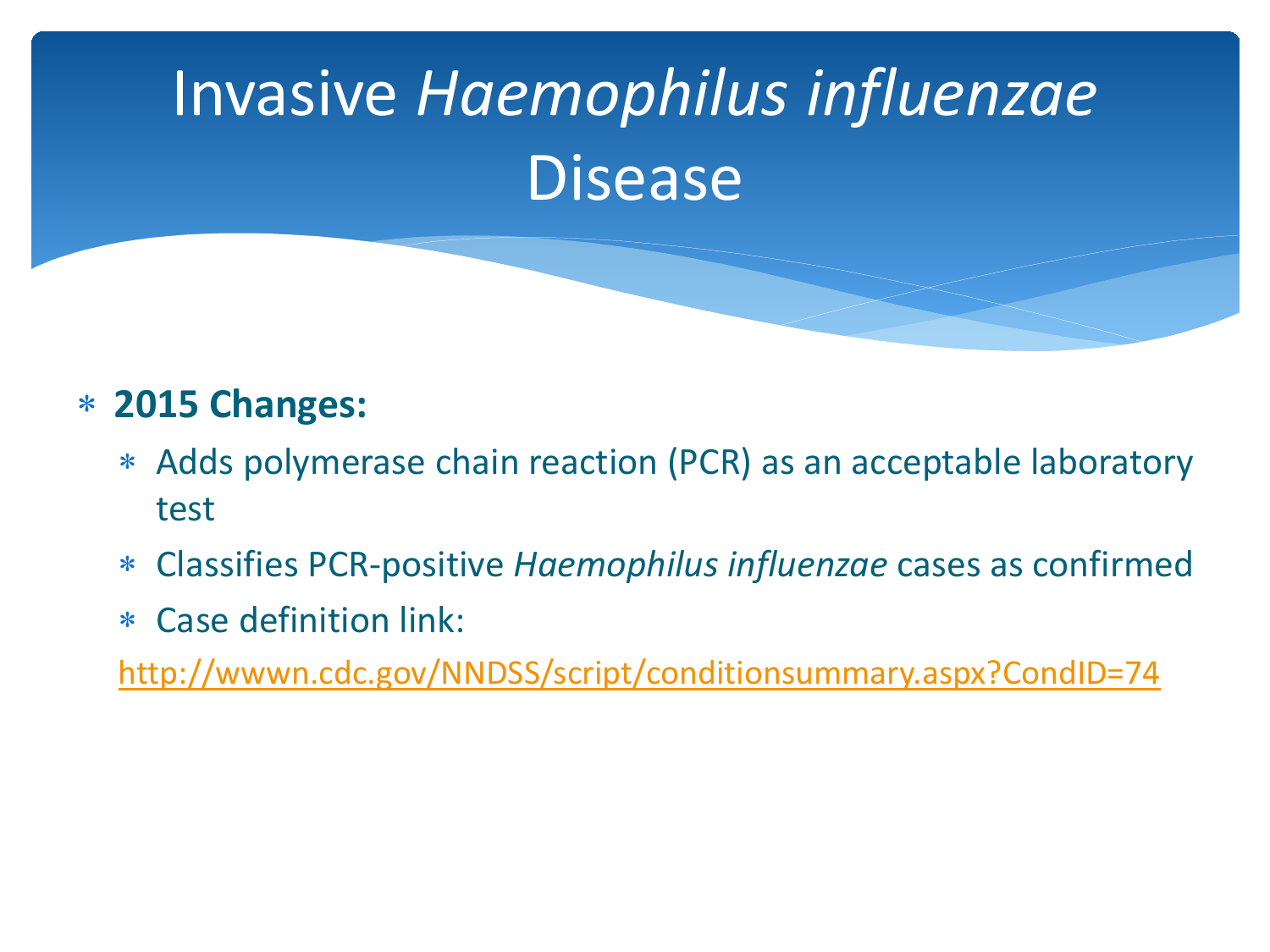# Invasive *Haemophilus influenzae* **Disease**

### **Case Definition:**

#### **Laboratory Criteria**

- ∗ Detection of *Haemophilus influenzae* type b antigen in cerebrospinal fluid [CSF]
- ∗ Detection of *Haemophilus influenzae*-specific nucleic acid in a specimen obtained from a normally sterile body site (e.g., blood or CSF), using a validated polymerase chain reaction (PCR) assay; or
- ∗ Isolation of *Haemophilus influenzae* from a normally sterile body site (e.g., cerebrospinal fluid [CSF], blood, joint fluid, pleural fluid, pericardial fluid)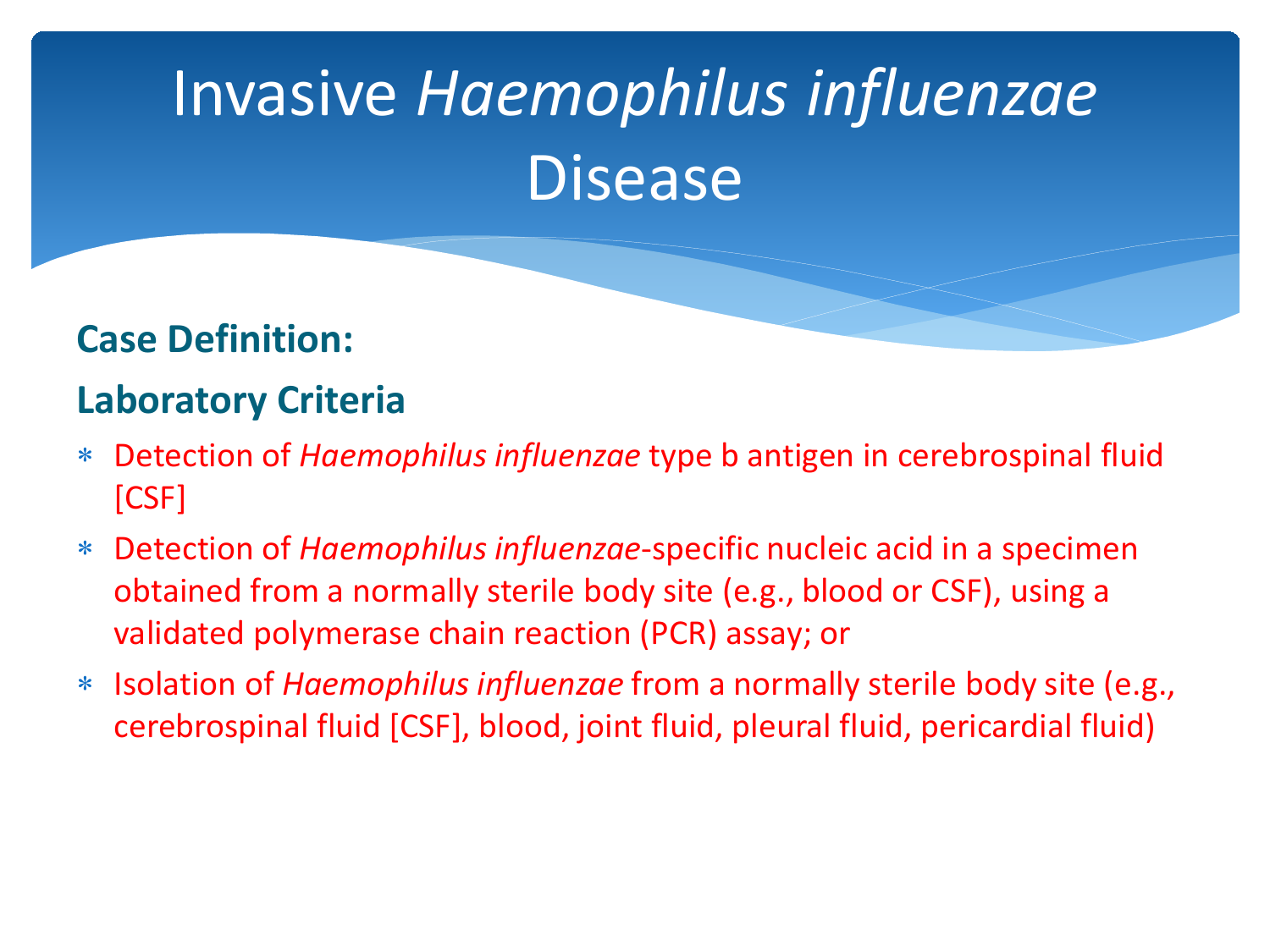## Invasive *Haemophilus influenzae* Disease – Case Definition

#### **Confirmed Case Definition**

- ∗ Isolation of *Haemophilus influenzae* from a normally sterile body site (e.g., cerebrospinal fluid [CSF], blood, joint fluid, pleural fluid, pericardial fluid) OR
- ∗ Detection of *Haemophilus influenzae*-specific nucleic acid in a specimen obtained from a normally sterile body site (e.g., cerebrospinal fluid [CSF], blood, joint fluid, pleural fluid, pericardial fluid), using a validated polymerase chain reaction (PCR) assay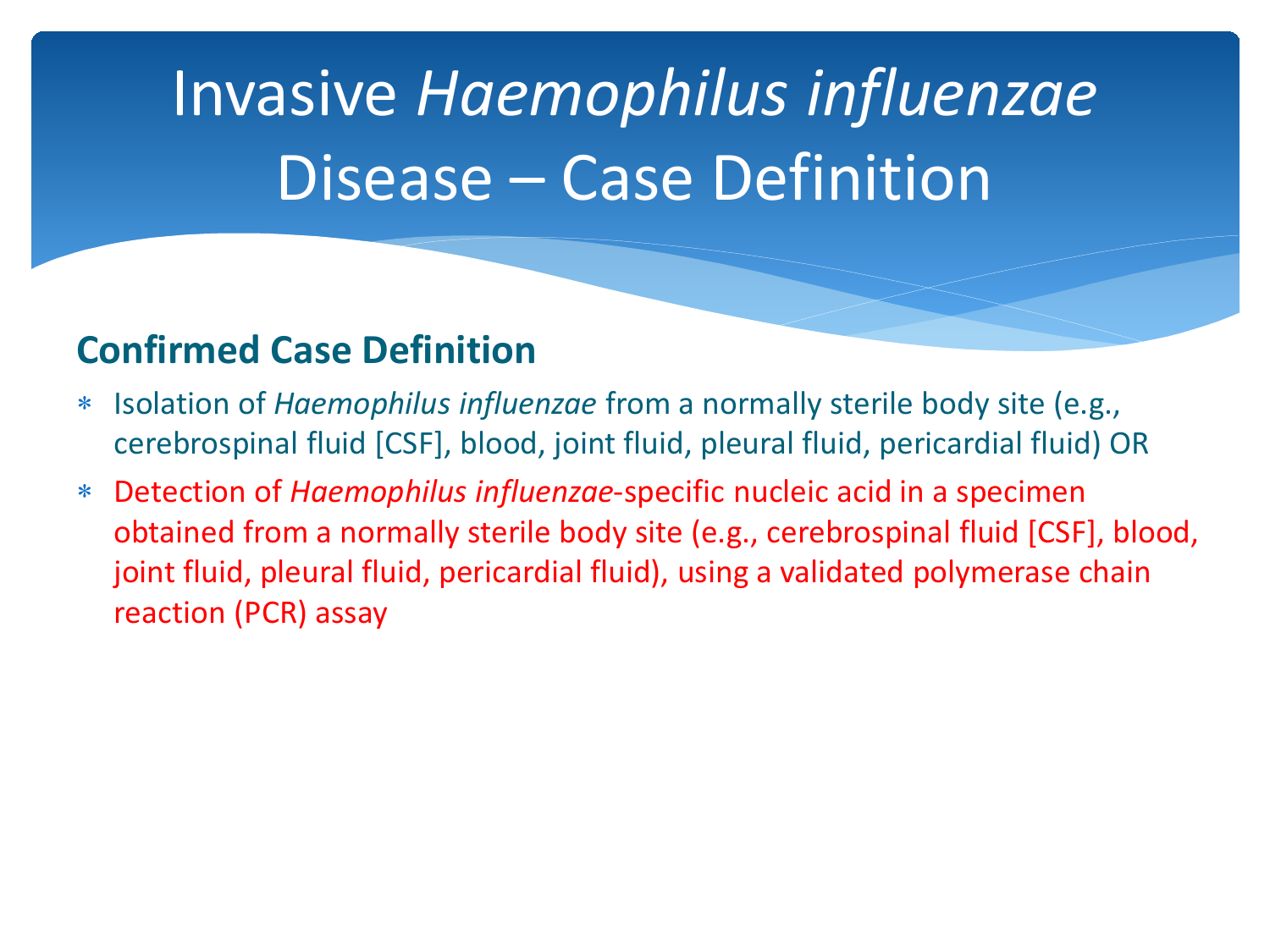## Meningococcal Disease

#### ∗ **2015 Changes:**

- ∗ Classifies PCR-positive meningococcal cases as "confirmed'
- ∗ Modifies case ascertainment criteria to include medical examiner reporting of *N. meningitidis* to public health agencies
- ∗ Case definition link: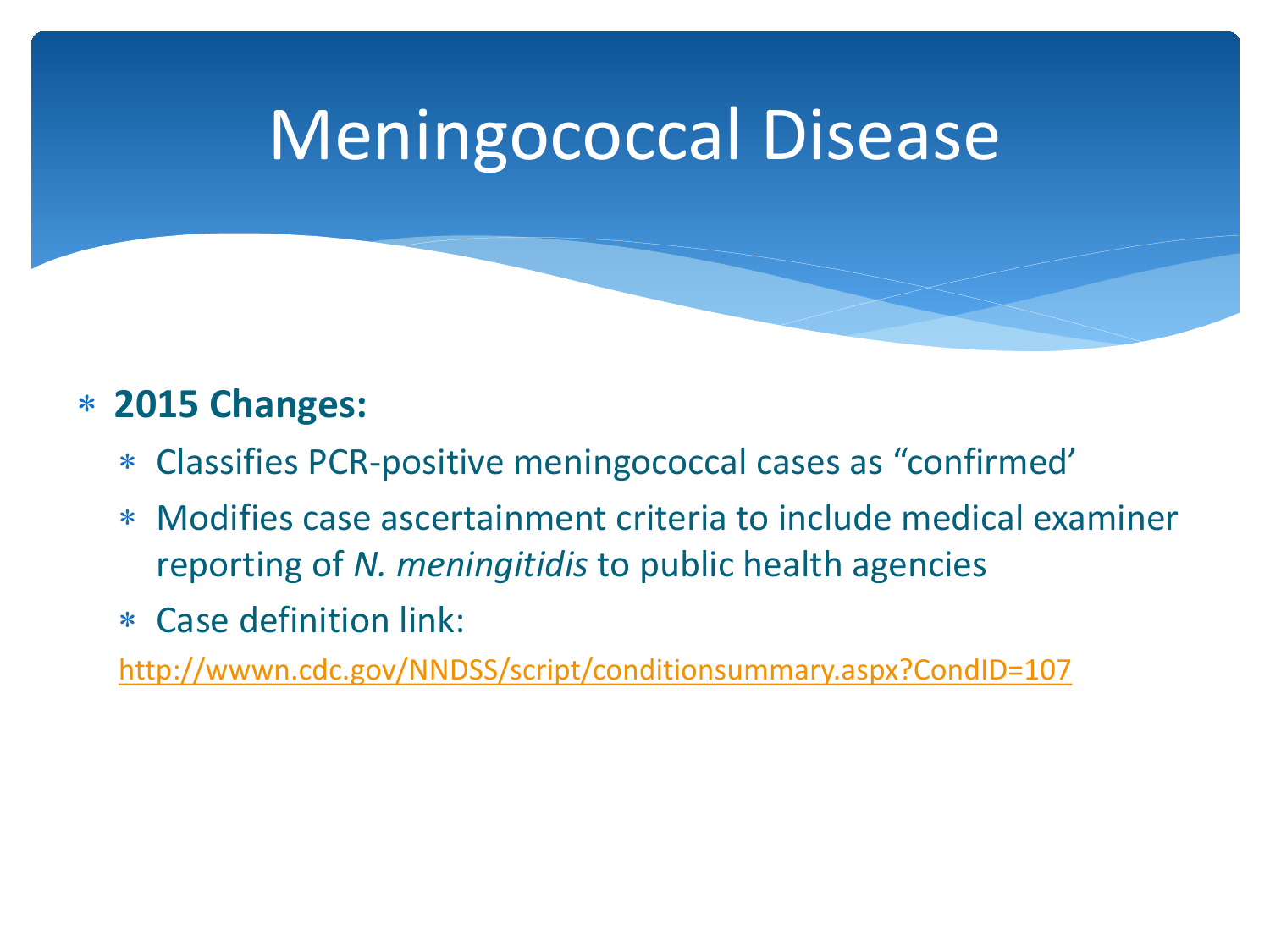# Meningococcal Disease – Case Definition

#### **Confirmed Case Classification**

- ∗ Detection of *N. meningitidis*-specific nucleic acid in a specimen obtained from a normally sterile body site (e.g., blood or CSF), using a validated polymerase chain reaction (PCR) assay; or
- ∗ Isolation of *N. meningitidis*
	- From a normally sterile body site (e.g., blood or CSF, or less commonly, synovial, pleural, or pericardial fluid); or
	- ∗ From purpuric lesions.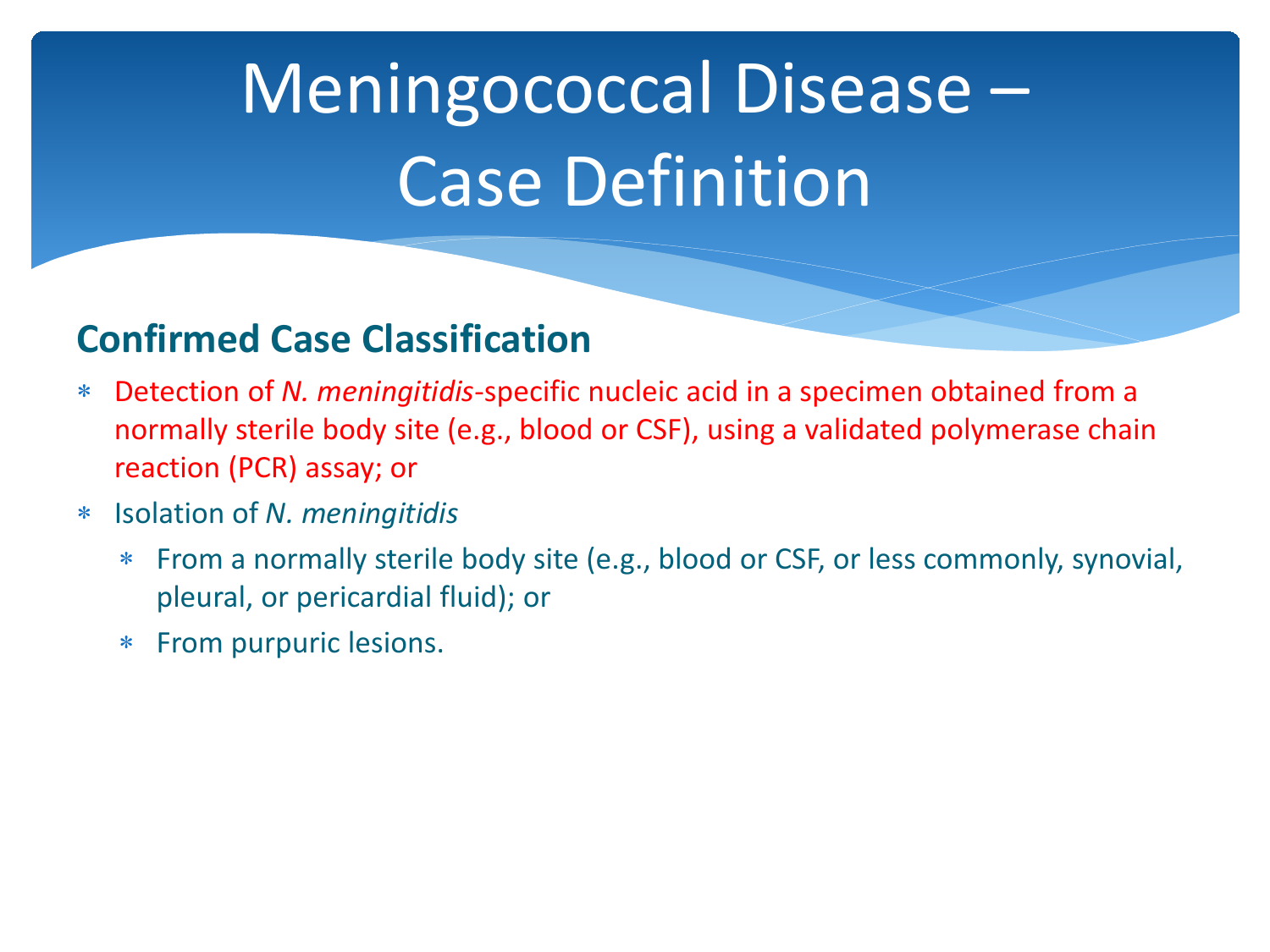### Dengue

### ∗ **2015 Changes:**

- ∗ Updates the clinical and laboratory presentation of dengue to account for new disease classifications which include dengue-like illness\*, dengue, and severe dengue, that replace the previous disease classifications
- Modifies the sources of data for case ascertainment to include school-based surveys in dengue endemic areas
- ∗ Deletes the "Asymptomatic Blood or Tissue Donor" reporting category and limits reporting to symptomatic (lab-positive) dengue virus infections
- ∗ Case definition link:

<http://wwwn.cdc.gov/NNDSS/script/conditionsummary.aspx?CondID=40>

*\*Note: dengue-like illness will be added to NNDSS pending approval*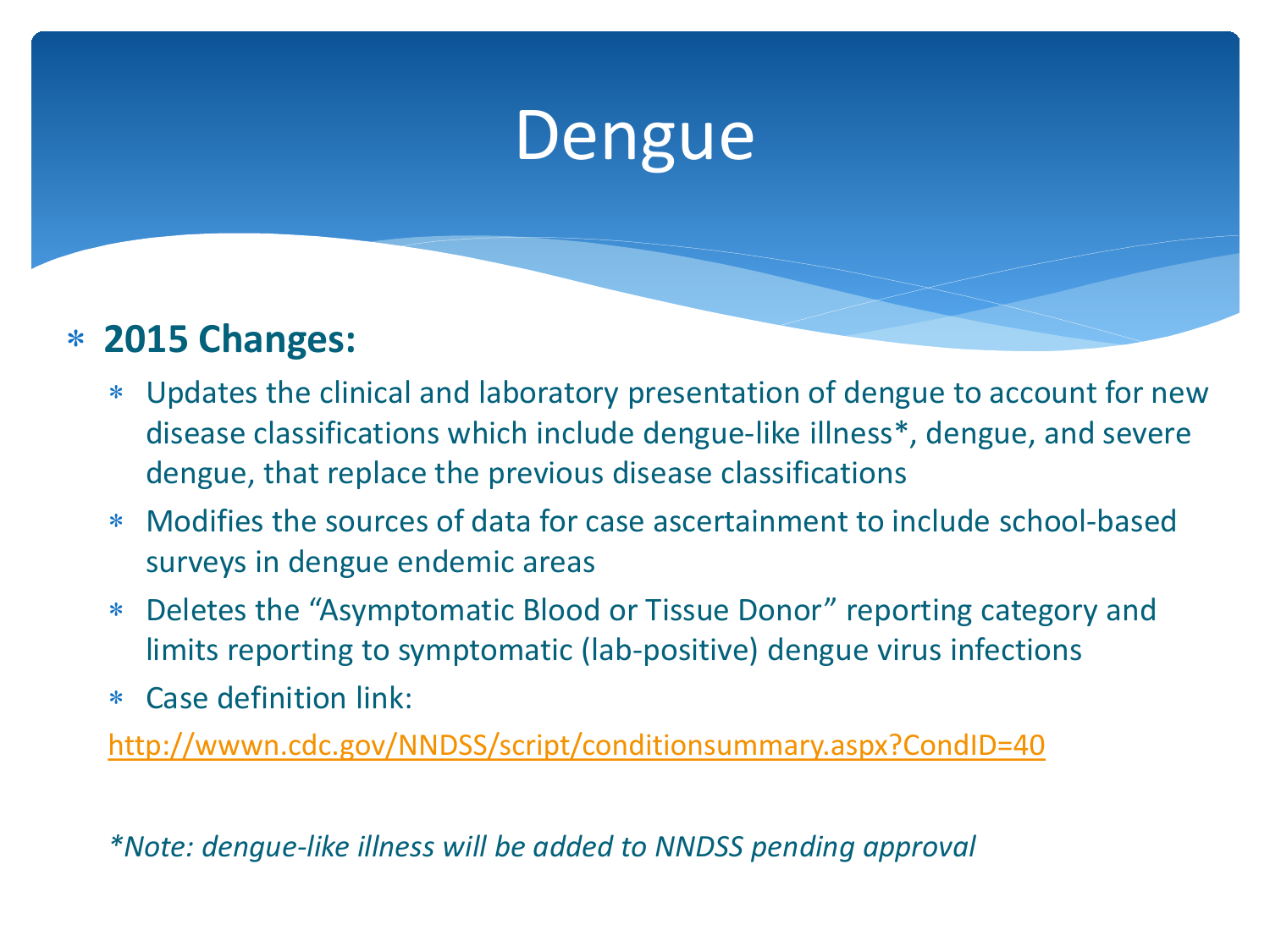## Dengue – Case Definition

### **Laboratory Criteria**

Confirmatory:

- ∗ Detection of DENV nucleic acid in serum, plasma, blood, CSF, other body fluid or tissue by validated reverse transcriptase-PCR, or
- ∗ Detection of DENV antigens in tissue by a validated immunofluorescence or immunohistochemistry assay, or
- ∗ Detection in serum or plasma of DENV NS1 antigen by a validated immunoassay; or
- ∗ Cell culture isolation of DENV from a serum, plasma, or CSF specimen; or
- ∗ Detection of IgM anti-DENV by validated immunoassay in a serum specimen or CSF in a person living in a dengue endemic or non-endemic area of the US without evidence of other flavivirus transmission (e.g., WNV, SLEV, or recent vaccination against a flavivirus (e.g., YFV, JEV)); or
- ∗ Detection of IgM anti-DENV in a serum specimen or CSF by validated immunoassay in a traveler returning from a dengue endemic area without ongoing transmission of another flavivirus (e.g., WNV, JEV, YFV), clinical evidence of co-infection with one of these flaviviruses, or recent vaccination against a flavivirus (e.g., YFV, JEV); or
- ∗ IgM anti-DENV seroconversion by validated immunoassay in acute (i.e., collected <5 days of illness onset) and convalescent (i.e., collected >5 days after illness onset) serum specimens; or
- ∗ IgG anti-DENV seroconversion or ≥4-fold rise in titer by a validated immunoassay in serum specimens collected >2 weeks apart, and confirmed by a neutralization test (e.g., plaque reduction neutralization test) with a >4-fold higher end point titer as compared to other flaviviruses tested.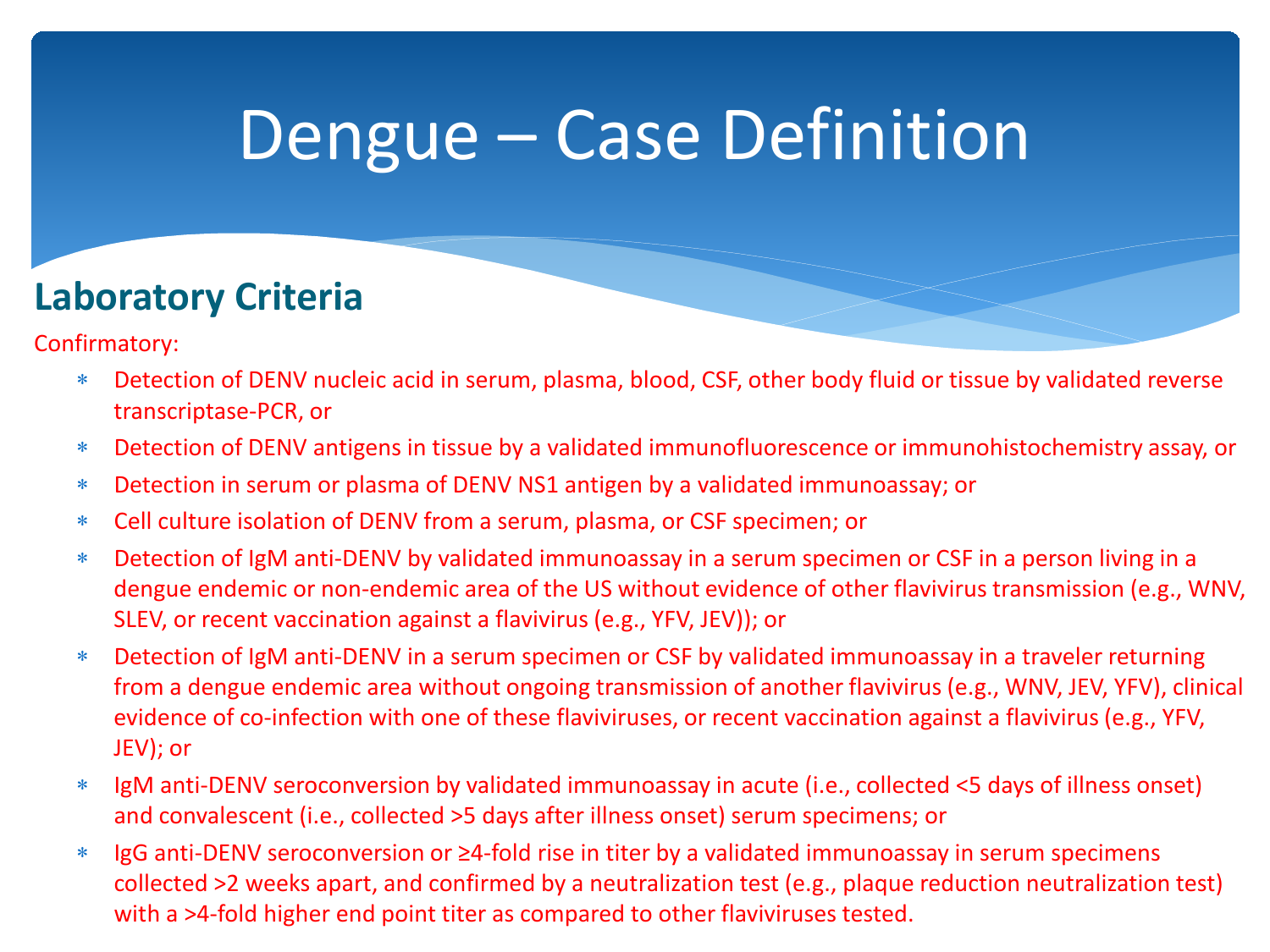## Dengue – Case Definition

### **Laboratory Criteria**

Probable:

- ∗ Detection of IgM anti-DENV by validated immunoassay in a serum specimen or CSF in a person living in a dengue endemic or non-endemic area of the United States with evidence of other flavivirus transmission (e.g., WNV, SLEV), or recent vaccination against a flavivirus (e.g., YFV, JEV).
- ∗ Detection of IgM anti-DENV in a serum specimen or CSF by validated immunoassay in a traveler returning from a dengue endemic area with ongoing transmission of another flavivirus (e.g., WNV, JEV, YFV), clinical evidence of co-infection with one of these flaviviruses, or recent vaccination against a flavivirus (e.g., YFV, JEV).

Suspected:

∗ The absence of IgM anti-DENV by validated immunoassay in a serum or CSF specimen collected <5 days after illness onset and in which molecular diagnostic testing was not performed in a patient with an epidemiologic linkage.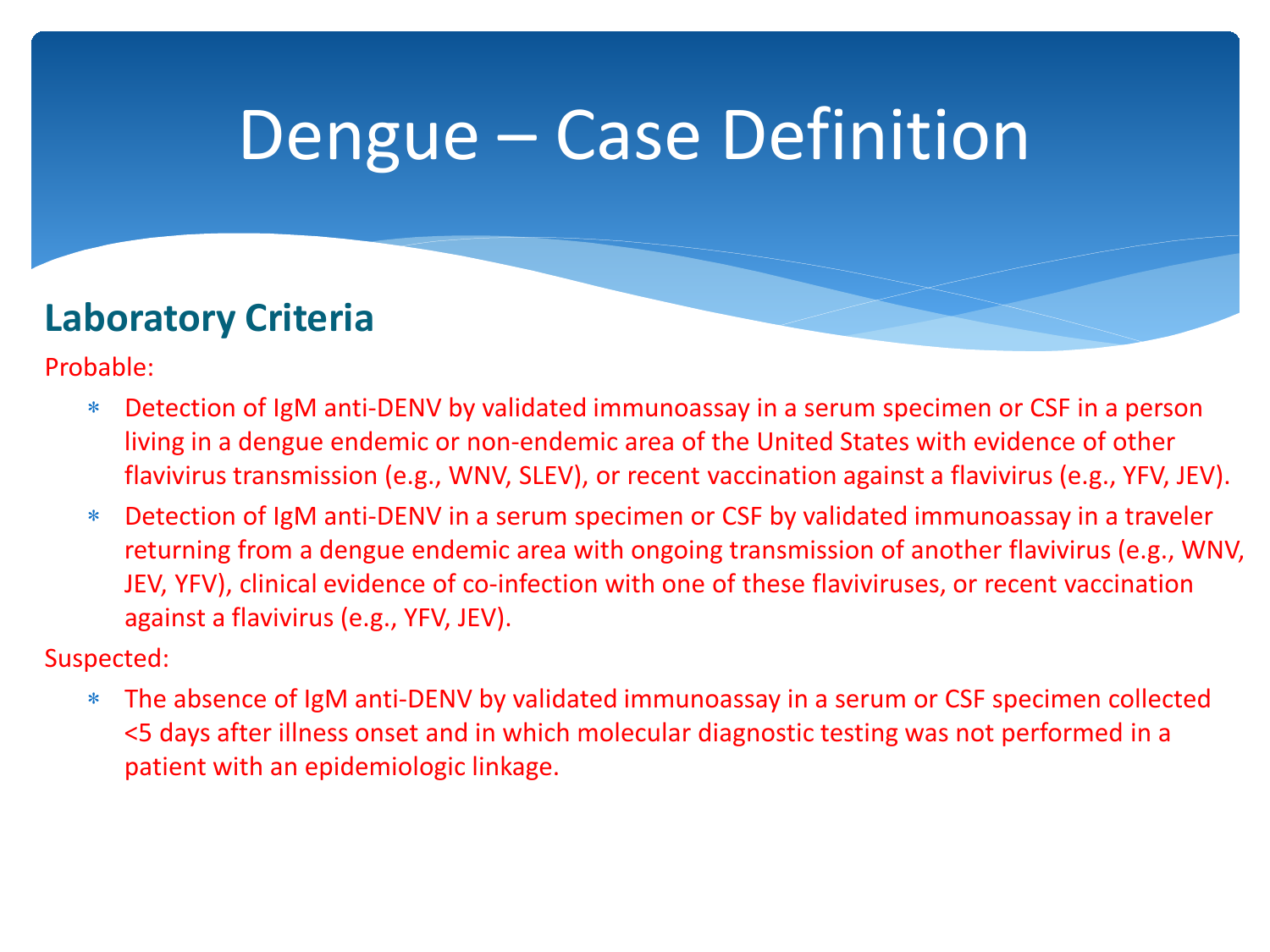### Dengue – Case Definition

### **Case Classification**

#### **Suspected**

∗ A clinically compatible case of dengue-like illness, dengue, or severe dengue with an epidemiologic linkage

#### **Probable**

∗ A clinically compatible case of dengue-like illness, dengue, or severe dengue with laboratory results indicative of probable infection

#### **Confirmed**

∗ A clinically compatible case of dengue-like illness, dengue, or severe dengue with confirmatory laboratory results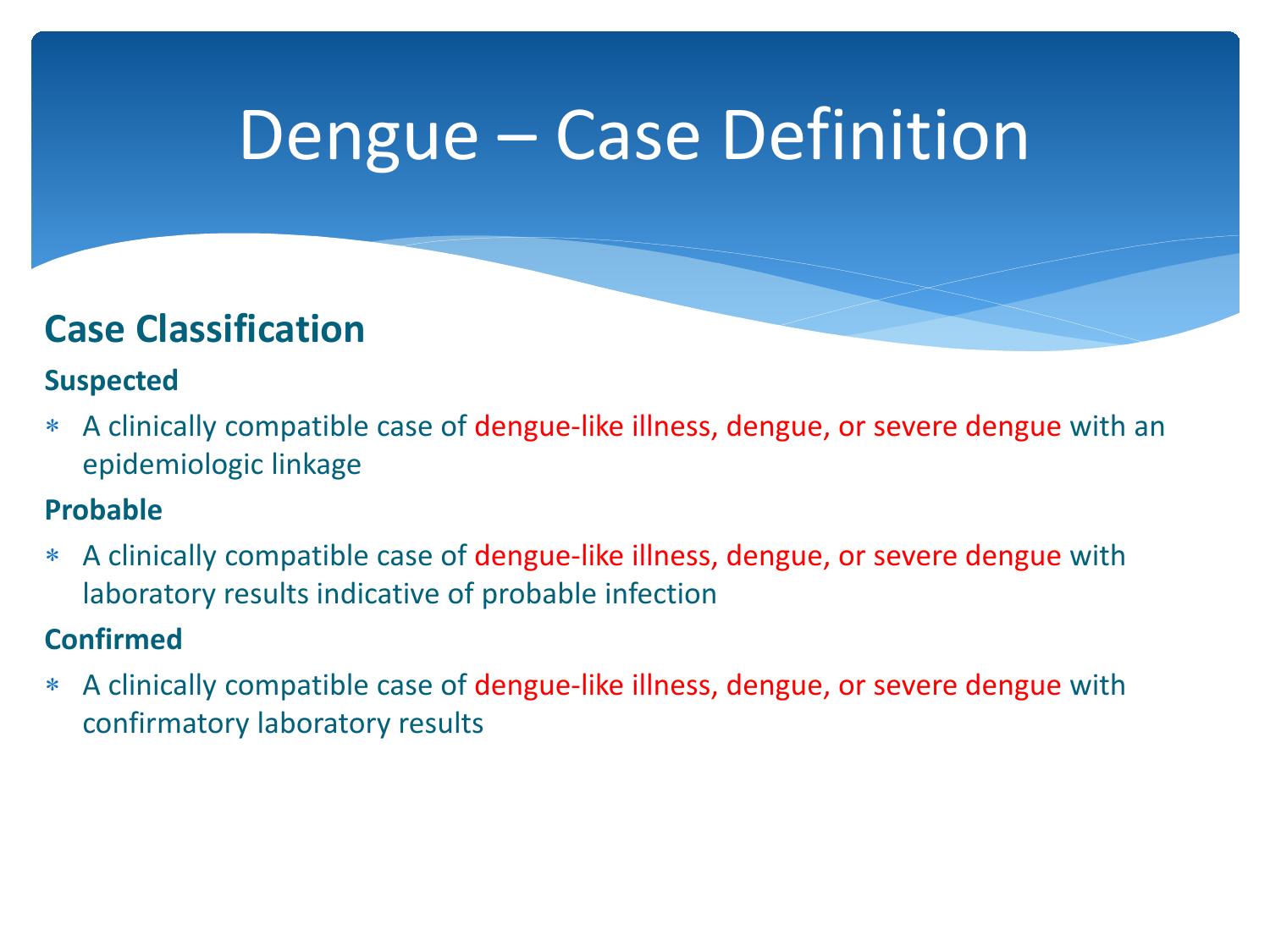## 2015 NNDSS Changes

#### **New National reportable conditions**

- ∗ Campylobacteriosis
- ∗ Chikungunya virus neuroinvasive and non-neuroinvasive *(pending approval)*
- ∗ Hantavirus infection, non-hantavirus Pulmonary Syndrome *(pending approval)*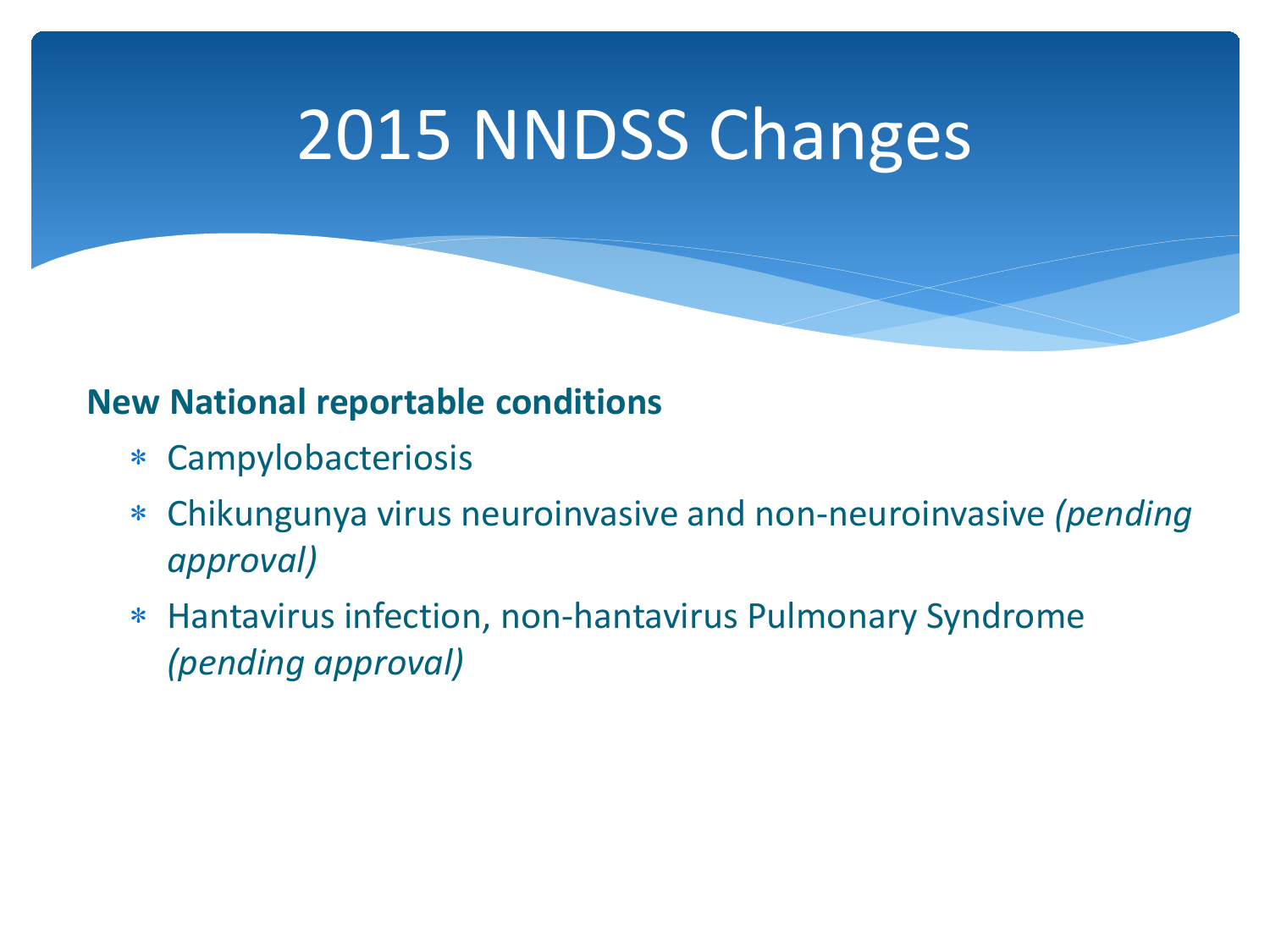## New Conditions Under National **Surveillance**

### **Campylobacteriosis**

- ∗ Confirmed and probable cases are asked to be submitted to CDC starting January 2015
- ∗ **Note**: updates the existing standardized surveillance case definition, removing the "suspect" category and creating two classifications of probable cases: cases diagnosed through culture-independent methods and cases that are epi-linked to a confirmed and probable case
- ∗ Case definition link: <http://wwwn.cdc.gov/NNDSS/script/conditionsummary.aspx?CondID=31>
- ∗ **Campylobacteriosis is and has been reportable to State of Michigan in the past**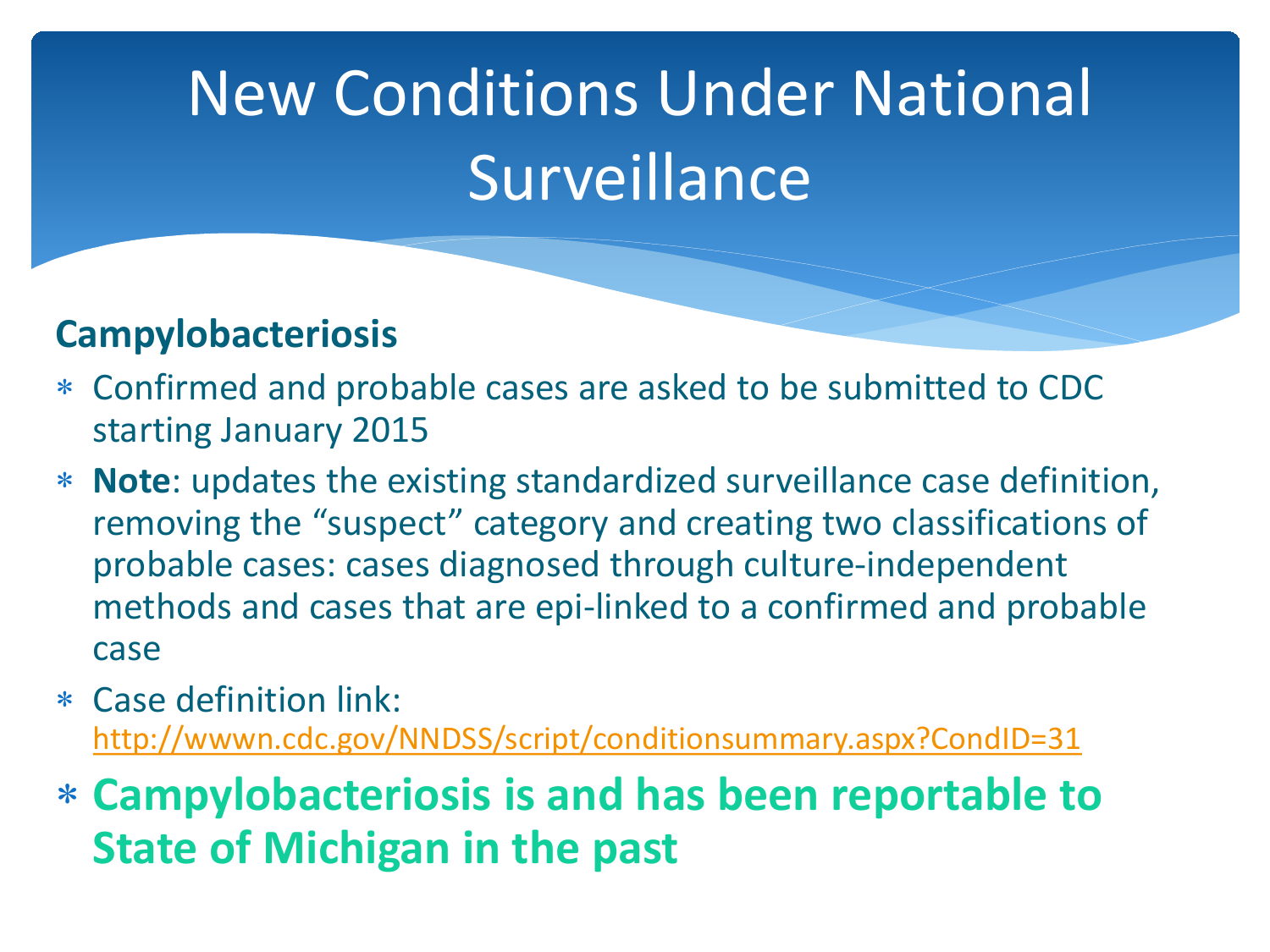# New Conditions Under National **Surveillance**

#### **Chikungunya virus neuroinvasive and non-neuroinvasive disease**

- ∗ To be added pending approval
- ∗ **Note**: the case definition for Arboviral neuroinvasive and nonneurinvasive diseases will be revised to include Chikungunya virus to the list of nationally notifiable Arboviral diseases in the US
- ∗ Case definition link: